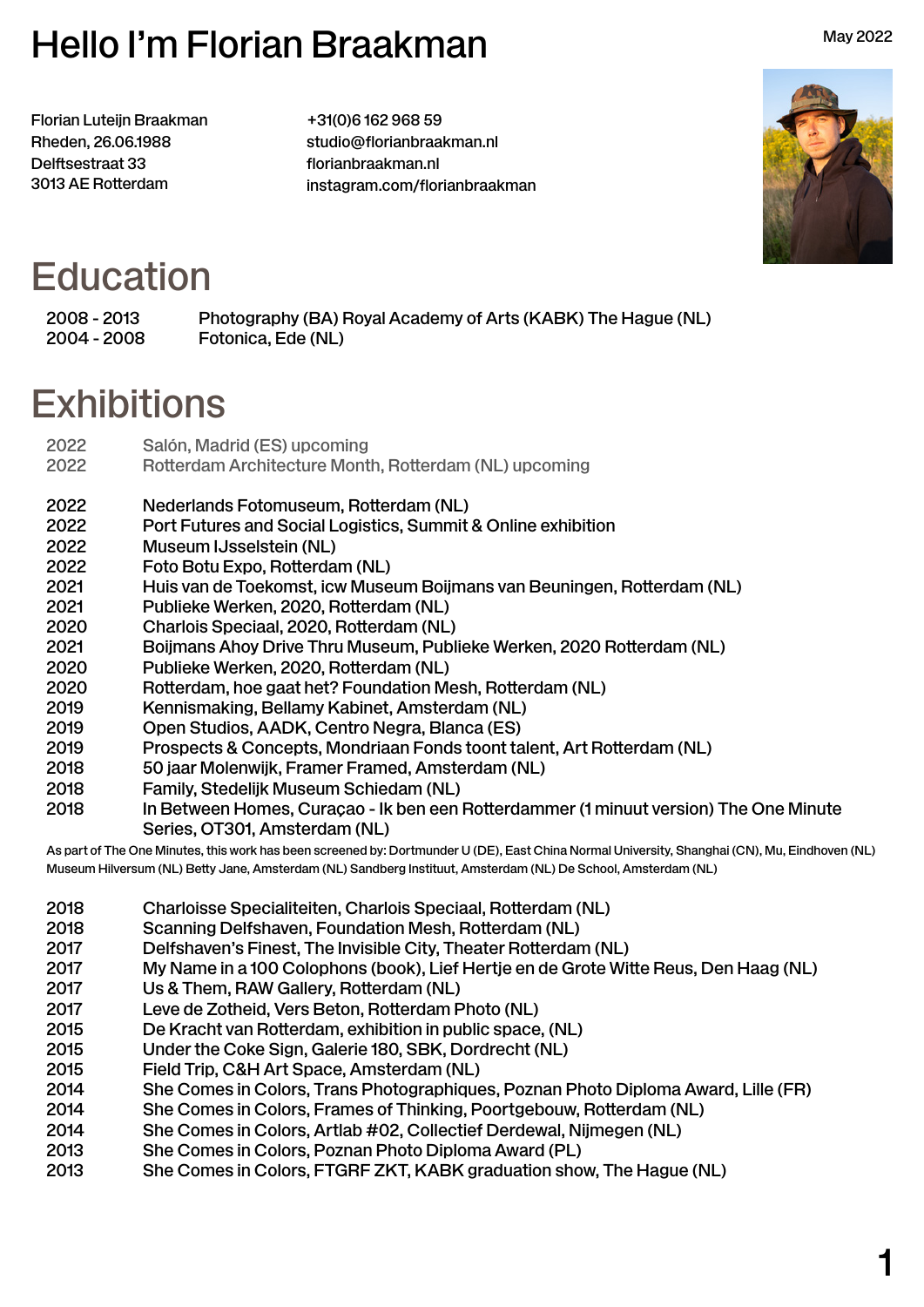## Hello I'm Florian Braakman

Florian Luteijn Braakman Rheden, 26.06.1988 Delftsestraat 33 3013 AE Rotterdam

+31(0)6 162 968 59 [studio@florianbraakman.nl](mailto:studio%40florianbraakman.nl?subject=Hello%20Florian) [florianbraakman.nl](http://florianbraakman.nl) [instagram.com/florianbraakman](http://instagram.com/florianbraakman)



May 2022

#### Grants

| Mondriaan Fund, Artist Project grant                      |
|-----------------------------------------------------------|
| Municipality of Rotterdam, Pitcher Perfect grant          |
| Droom & Daad Foundation, Makersloket                      |
| Mondriaan Fund, Project Investment for Artists (COVID-19) |
| CBK Rotterdam, Research and development grant             |
| Mondriaan Fund, Project Investment for Artists            |
| CBK Rotterdam, Charlois Speciaal, Art Festival            |
| Mondriaan Fund, Stipendium for Emerging Talents           |
| Gebiedscommissie Delfshaven, Budget for local media       |
|                                                           |

# Collaborations & Teaching

- 2021 Photo workshop for childeren in collaboration with Museum IJsselstein (NL)
- 2021 Photo workshop for youngsters in collaboration with WMO Radar, Rotterdam (NL)
- 2021 Photo workshop for children Foundation Mesh / Primary school De Korf, Rotterdam (NL)
- 2019 Photo workshop for children AADK Centro Negra, Blanca (ES)
- 2017 Photo workshop for children IMC Weekendschool, Rotterdam (NL

# **Residencies**

- 2020 Charlois Speciaal, Rotterdam (NL)
- 2019 AADK, Blanca (ES)
- 2018 Framer Framed, Werkplaats Molenwijk, Amsterdam (NL)

# Interviews & Artist Talks

- 2020 Gewoon in Rotterdam, Municipality of Rotterdam
- 2019 Prospects & Concepts, Mondriaan Funds. In conversation with collector Reyn van der Lugt
- 2017 Rotterdam Snapshots Seizoen 2 Afl. 5 Florian Braakman
- 2016 Conversas, Galerie Joey Ramone, Rotterdam (NL)
- 2015 Kamera Kultura, Het Nutshuis, Den Haag. In conversation with Jellie Brouwer

# **Screenings**

- 2020 Dit is Zuid, 2020 Attractiepark Rotterdam, Doklaan. Screening in public space 2019 In Between Homes, Curaçao – Ik ben een Rotterdammer, MELLY, Witte de With Center for Contemporary Art, Rotterdam (NL)
- 2019 In Between Homes, Curaçao Ik ben een Rotterdammer, Prospects & Concepts, Rotterdam (NL)